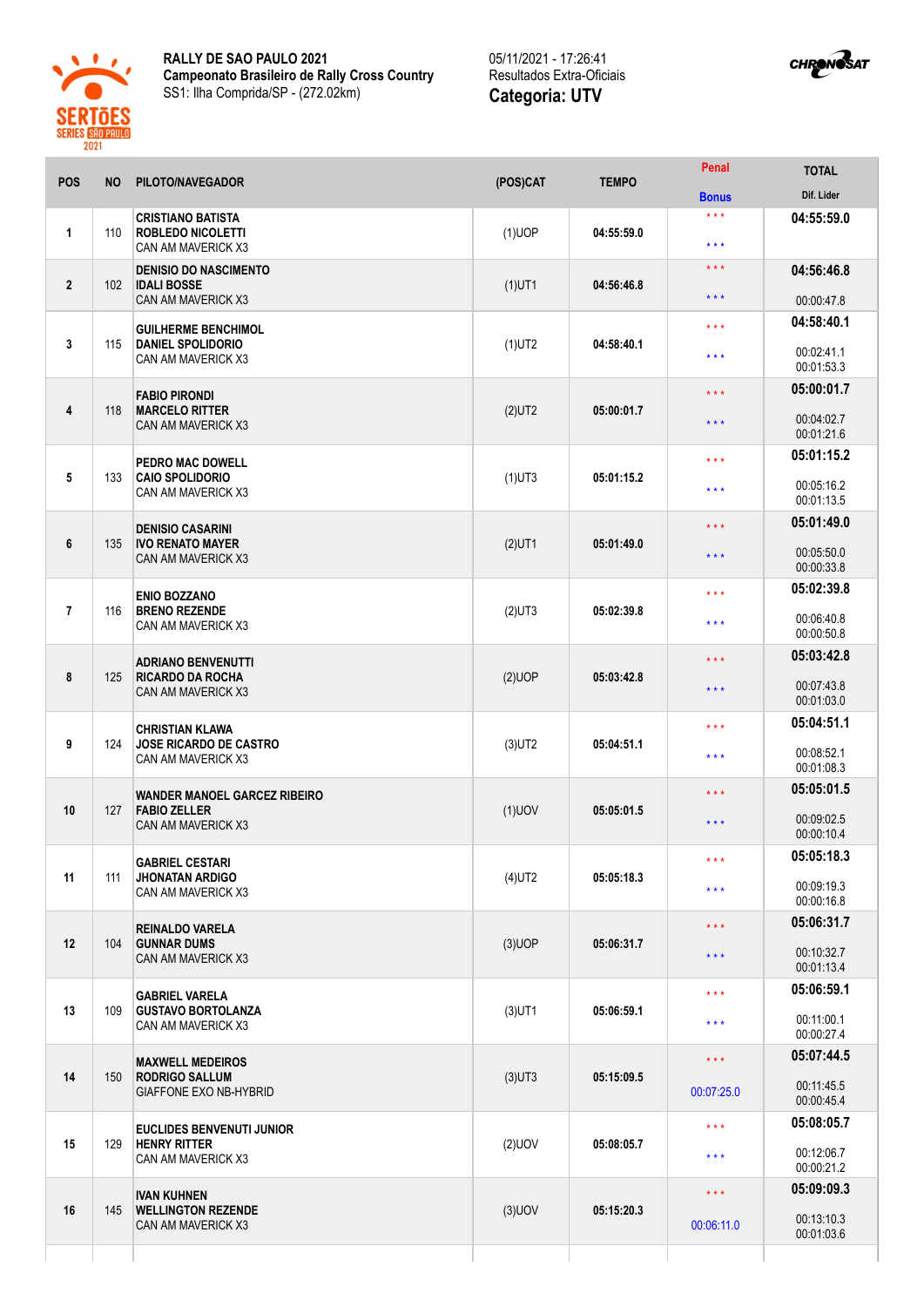| 17 | 151 | <b>MARCELO ROMCY</b><br><b>ANDRE BALLA</b>                                | $(4)$ UOV  | 05:10:26.3                                           | $\star \star \star$     | 05:10:26.3               |
|----|-----|---------------------------------------------------------------------------|------------|------------------------------------------------------|-------------------------|--------------------------|
|    |     | <b>CAN AM MAVERICK X3</b>                                                 |            |                                                      | $***$                   | 00:14:27.3<br>00:01:17.0 |
|    |     | <b>HELDER SANCHES</b><br><b>WESLEY RODRIGUES</b><br>CAN AM MAVERICK X3    |            | 05:13:17.7                                           | $***$                   | 05:13:17.7               |
| 18 | 147 |                                                                           | $(5)$ UOV  |                                                      | $***$                   | 00:17:18.7<br>00:02:51.4 |
|    |     | <b>DANIEL GONCALVES</b>                                                   |            | 05:14:27.0                                           | $\star \star \star$     | 05:14:27.0               |
| 19 | 140 | PEDRO SIQUEIRA RIBEIRO<br>CAN AM MAVERICK X3                              | $(6)$ UOV  |                                                      | $***$                   | 00:18:28.0<br>00:01:09.3 |
|    |     | <b>MATHEUS GERMINIANI</b>                                                 |            |                                                      | $\star\star\star$       | 05:14:27.4               |
| 20 | 139 | <b>JOAO SCHNORNBERGER</b><br>CAN AM MAVERICK X3                           | $(4)$ UT3  | 05:14:27.4                                           | $***$                   | 00:18:28.4<br>00:00:00.4 |
|    |     | <b>DALTRO MARONEZI</b>                                                    |            |                                                      | $***$                   | 05:14:37.7               |
| 21 | 137 | <b>LUCIANI MARONEZI</b><br>CAN AM MAVERICK X3                             | $(7)$ UOV  | 05:14:37.7                                           | $***$                   | 00:18:38.7<br>00:00:10.3 |
|    |     | <b>OTAVIO SOUZA LEITE</b>                                                 |            |                                                      | $\star\star\star$       | 05:15:30.1               |
| 22 | 120 | <b>WLADIMIR GRUNENBERG</b><br><b>CAN AM MAVERICK X3</b>                   | $(5)$ UT2  | 05:15:30.1                                           | $***$                   | 00:19:31.1<br>00:00:52.4 |
|    |     | <b>LEONARDO ISHIZUKA</b>                                                  |            |                                                      | $***$                   | 05:16:15.8               |
| 23 | 148 | <b>DANIEL MASILI GOMES</b><br>CAN AM MAVERICK X3                          | $(8)$ UOV  | 05:16:15.8                                           | $***$                   | 00:20:16.8<br>00:00:45.7 |
|    |     | <b>THIAGO FRAGA</b>                                                       |            |                                                      | $\star \star \star$     | 05:17:54.2               |
| 24 | 130 | <b>ALVARO AMARANTE</b><br>CAN AM MAVERICK X3                              | $(6)$ UT2  | 05:17:54.2                                           | $***$                   | 00:21:55.2<br>00:01:38.4 |
|    |     | <b>RAMON VOLKART</b>                                                      |            | 05:17:58.7                                           | $***$                   | 05:17:58.7               |
| 25 | 134 | <b>ROBERTO THEODORO</b><br>CAN AM MAVERICK X3                             | $(9)$ UOV  |                                                      | $\star \star \star$     | 00:21:59.7<br>00:00:04.5 |
|    |     | <b>DANIEL TRECENTI</b>                                                    |            | 05:39:49.7<br>05:39:33.7<br>05:48:51.8<br>06:30:00.0 | $\star$ $\star$ $\star$ | 05:20:49.7               |
| 26 | 143 | <b>GABRIEL HENRIQUE MARTINS</b><br>CAN AM MAVERICK X3                     | $(5)$ UT3  |                                                      | 00:19:00.0              | 00:24:50.7<br>00:02:51.0 |
|    |     | <b>ONESSIMO CANEPPELE</b>                                                 |            |                                                      | $***$                   | 05:26:21.7               |
| 27 | 155 | TULIO MAXIMILIANO<br>CAN AM MAVERICK X3                                   | $(6)$ UT3  |                                                      | 00:13:12.0              | 00:30:22.7<br>00:05:32.0 |
|    |     | <b>TOMAZ DOS SANTOS</b>                                                   |            |                                                      | 00:01:00.0              | 05:49:51.8               |
| 28 | 141 | <b>CLAUDIO RIESER</b><br>CAN AM MAVERICK X3                               | $(7)$ UT3  |                                                      | $\star \star \star$     | 00:53:52.8<br>00:23:30.1 |
|    |     | <b>JORCENIO DE ALENCAR</b>                                                |            |                                                      | 01:00:00.0              | 07:30:00.0               |
| 29 | 131 | <b>EDUARDO SILVA DE MACEDO</b><br>CAN AM MAVERICK X3                      | $(10)$ UOV |                                                      | $\star \star \star$     | 02:34:01.0               |
|    |     |                                                                           |            |                                                      |                         | 01:40:08.2               |
| 30 | 142 | <b>LUIZ FACCO</b><br><b>HUMBERTO RIBEIRO</b><br>CAN AM MAVERICK X3        | $(11)$ UOV | 06:30:00.0                                           | 02:30:00.0              | 09:00:00.0               |
|    |     |                                                                           |            |                                                      | $\star \star \star$     | 04:04:01.0<br>01:30:00.0 |
|    | 123 | <b>GUSTAVO ZANFORLIN</b><br><b>RODOLPHO LAMBACH</b><br>CAN AM MAVERICK X3 |            |                                                      | 02:30:00.0              | 09:00:00.0               |
| 31 |     |                                                                           | $(7)$ UT2  | 06:30:00.0                                           | $* * *$                 | 04:04:01.0<br>00:00:00.0 |
|    |     | <b>FREDERICO MACEDO</b><br><b>NICKOLAS POMBO</b><br>CAN AM MAVERICK X3    | $(1)$ UTX  | 06:30:00.0                                           | 02:30:00.0              | 09:00:00.0               |
| 32 | 146 |                                                                           |            |                                                      | $\star$ $\star$ $\star$ | 04:04:01.0<br>00:00:00.0 |
|    |     | <b>ALLAN CESTARI</b>                                                      |            |                                                      | 02:30:00.0              | 09:00:00.0               |
| 33 | 121 | <b>WEIDNER MOREIRA</b><br>CAN AM MAVERICK X3                              | $(4)$ UOP  | 06:30:00.0                                           | $\star \star \star$     | 04:04:01.0<br>00:00:00.0 |
|    | 136 | <b>RAFAEL CASSOL</b><br><b>MINAE MIYAUTI</b><br>CAN AM MAVERICK X3        | $(2)$ UTX  | 06:30:00.0                                           | 02:30:00.0              | 09:00:00.0               |
| 34 |     |                                                                           |            |                                                      | $\star \star \star$     | 04:04:01.0<br>00:00:00.0 |
| 35 | 149 | <b>LELIO CARNEIRO</b>                                                     | $(8)$ UT3  | 06:30:00.0                                           | 02:30:00.0              |                          |